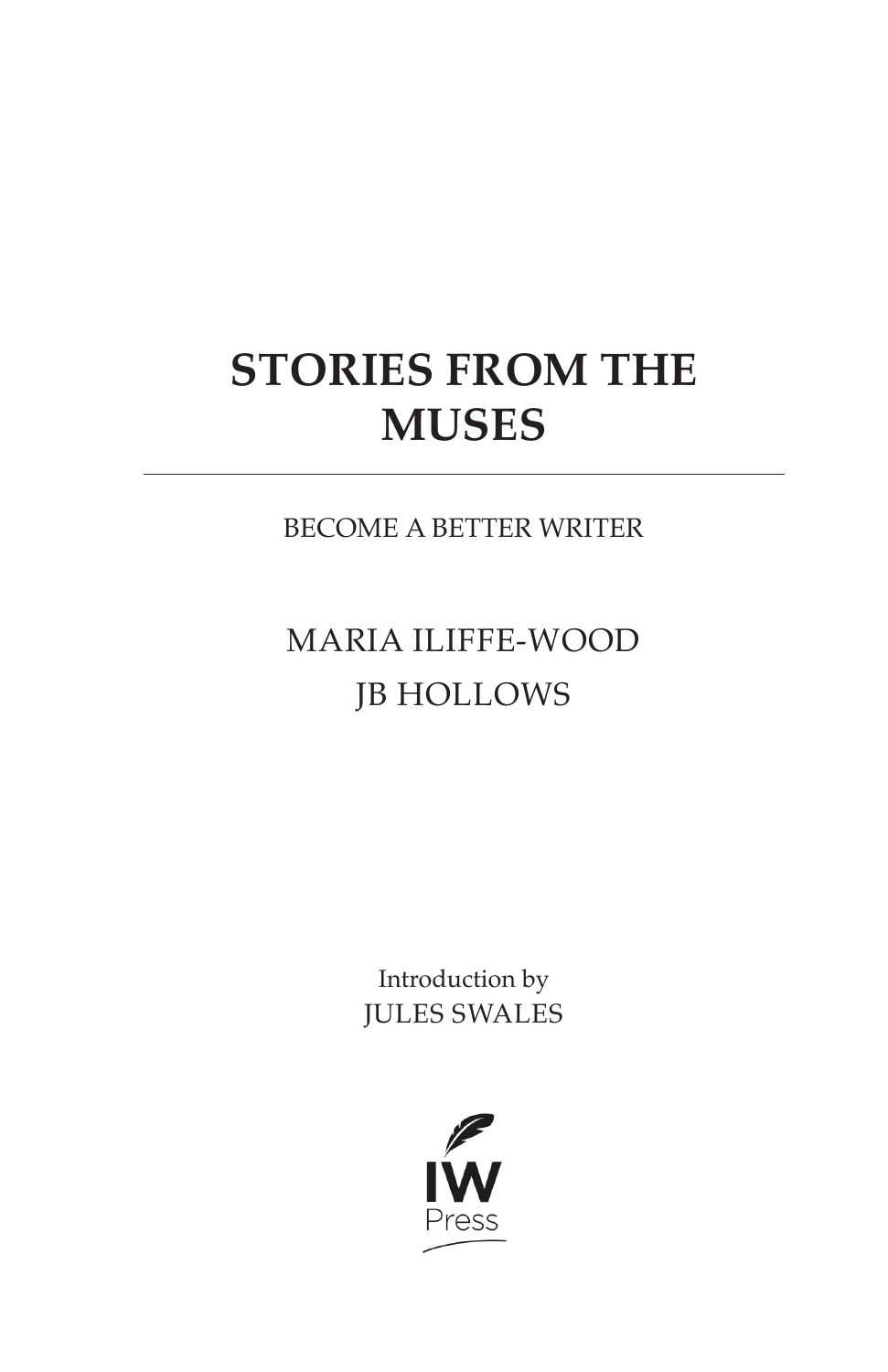#### **LIST OF AUTHORS**

JULES SWALES MARIA ILIFFE-WOOD JB HOLLOWS DEL ADEY-JONES SAMANTHA HERMAN JENNIE LINTHORST AL MILLEDGE MER MONSON VANESSA POSTER LINDA PRITCHER LINDA SANDEL PETTIT ANNA SCOTT LN SHEFFIELD SHARON STRIMLING N. VYAS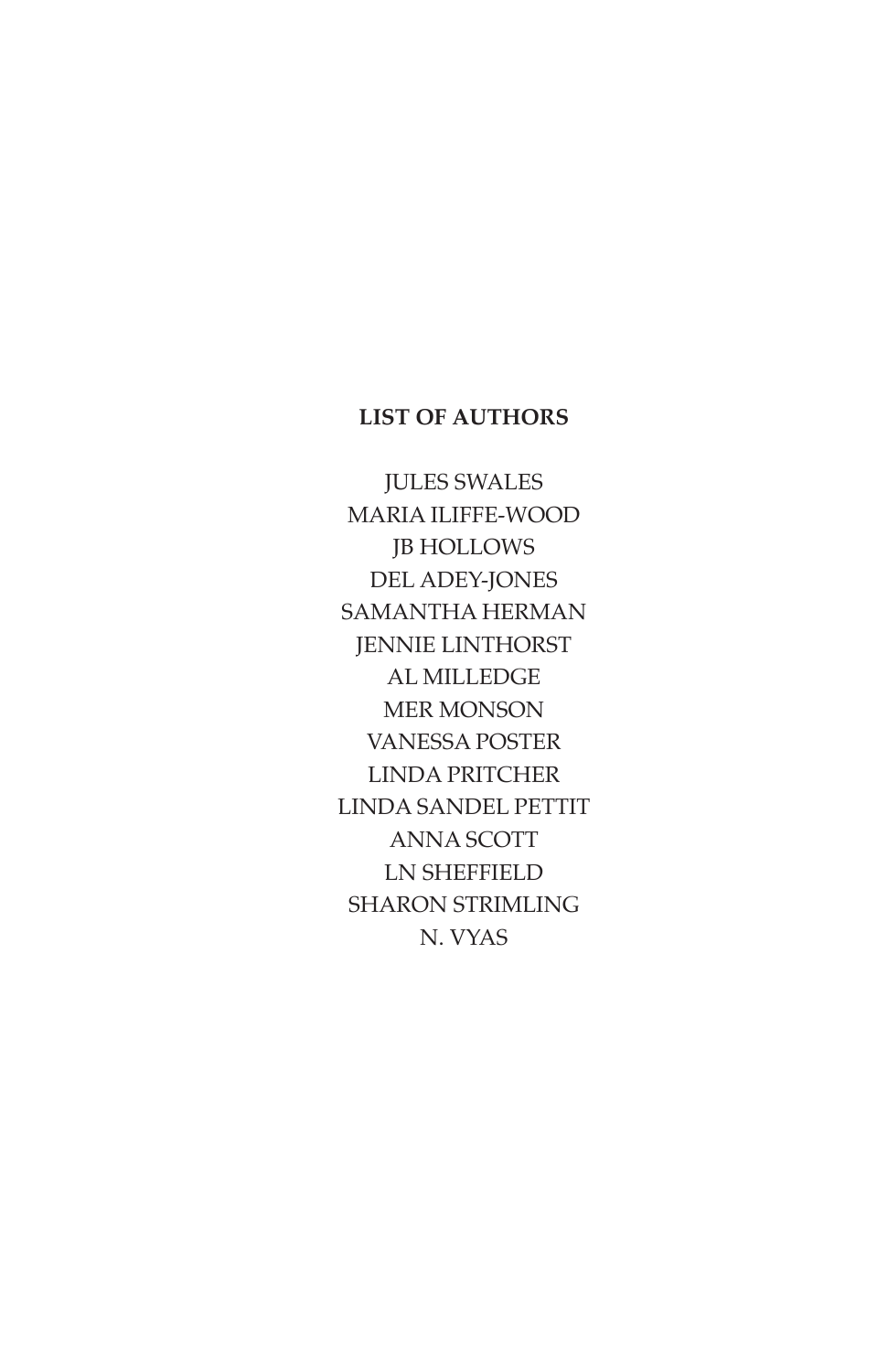**51**

### **COCKTAIL OF DESIRE** BY JB HOLLOWS

The urge stirs deep inside my belly. It uncoils with fierce breath. It ignites my dormant spark. It skulks deep in the recesses of my body. I try to flush it out. Tempt it like I would a cat. Offer treats, encouragement, sacrifice. It doesn't care. It knows my tricks. It sees through my tease.

You can't outwit wit.

I see a flicker of movement. I feel my muscles in spontaneous flex. My mouth salivates.

I lick my lips with my salacious, fat tongue. Desire droops my eyelids. My hand slides down my belly. Too soon. Way too soon. The moist dew on my red lips shows my card too soon, and she hides again. A silent retreat into the folds of my sanctum. My veins settle. My blood cools.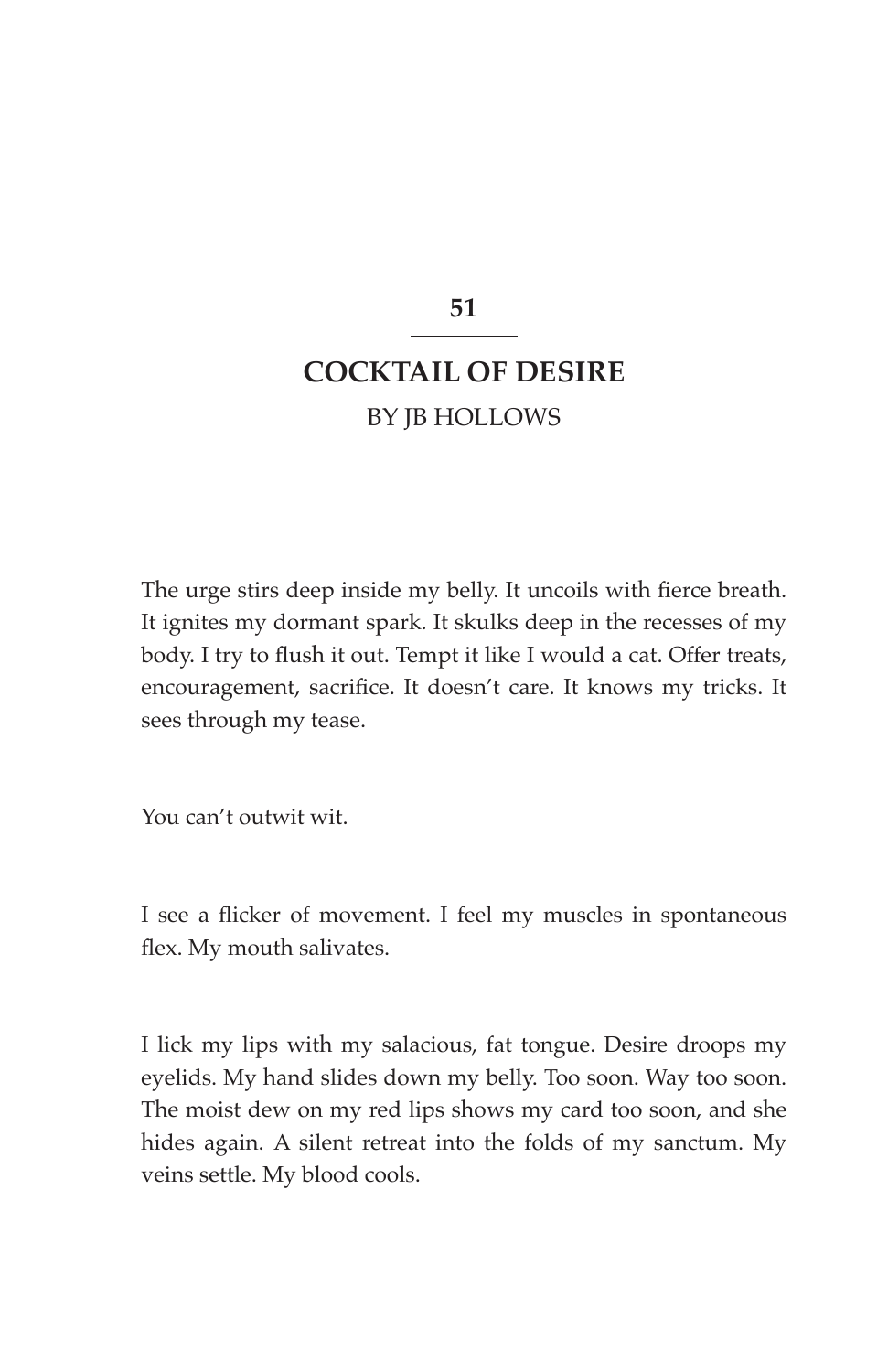It's not shy. Oh no, that's not it. It would be easy to think that. Obvious even. But that's not it at all.

It's not bored. It's too patient to be bored. It can lie there for months, years, decades even. It waits until: The time is right. The moon is full. The stars are aligned. The moment is ripe.

It waits until the yearn is too strong to resist.

I wait. My breath does not shift a wisp of air.

I wait.

I wait until I feel that twitch again. Hunger spreads my limbs of their own accord. Muscles ripple, luxuriate, stretch.

Hairs raise up to capture the mood, to feel the air brush its follicles, to prepare the body to pounce. Tastebuds uncurl, ready for the feast to come.

Groin aches with want. Thighs tighten for the ride. Toes curl in anticipation of the earth warm beneath my feet. The smell of fear and fur, sweat and piss, newborn and victory, drive the destruction to come.

The taste of surrender intoxicates my blood with a cocktail of desire.